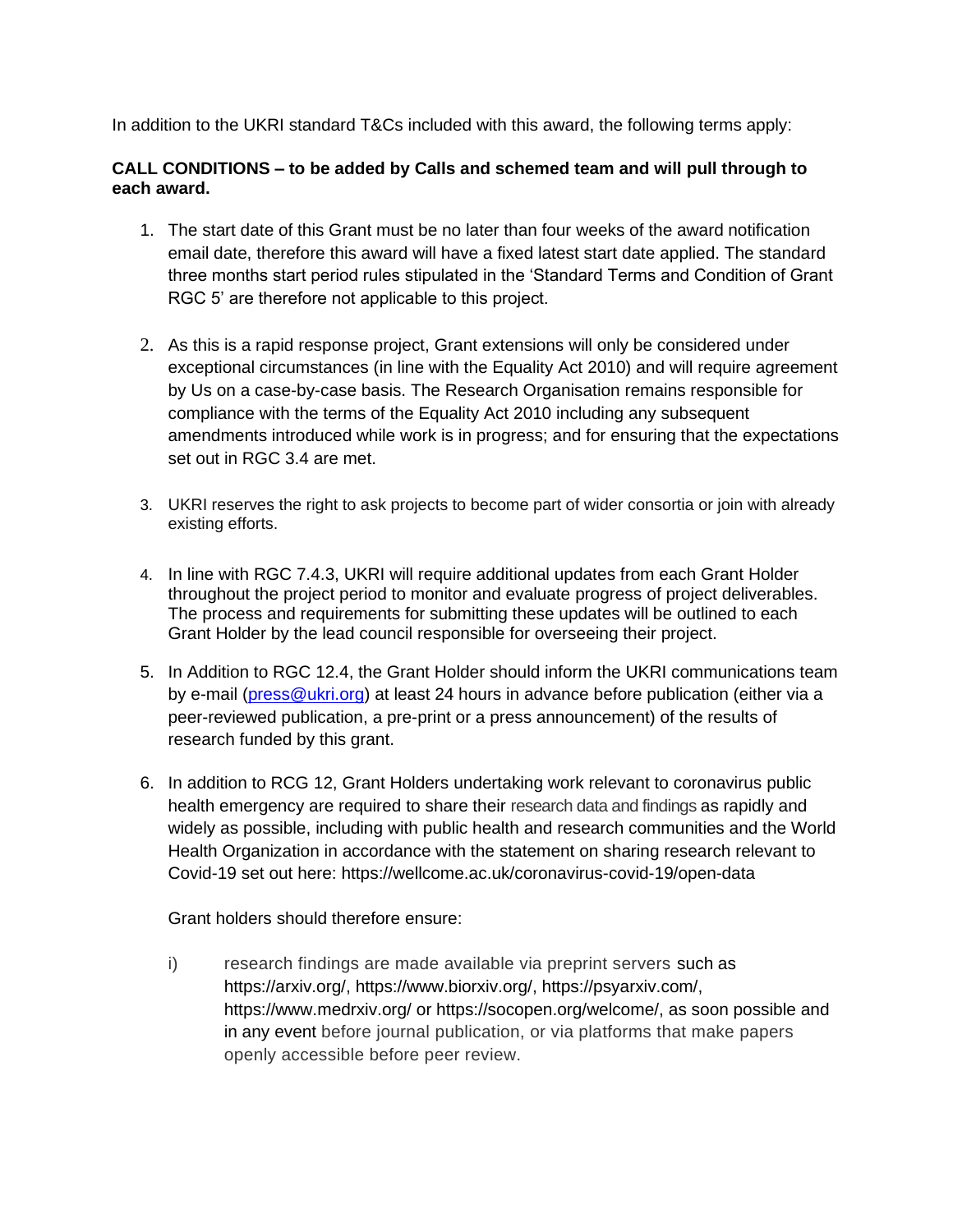- ii) research findings that are submitted to journals are made openly available at the time of publication and released under the Creative Commons Attribution license (CCBY), see https://creativecommons.org/licenses/.
- iii) all submissions (to platforms, preprint servers and journals) include clear statements regarding the availability of underlying data and/or software/code
- iv) interim and final data is shared as rapidly and openly as possible as soon as it is appropriately quality assured, in line with any ethics requirements, disciplinary good practice and irrespective of the timing of journal publication.
	- a. It is acknowledged that not all data can be open and often access needs to be managed, however in all cases the discovery of data is a priority. Data should be discoverable via data catalogues like the https://www.clinicalstudydatarequest.com/ and access conditions clearly laid out.
	- b. Examples of suitable data repositories for data sharing and access include, UKRI-funded data services such as the EMBL-EBI at https://www.covid19dataportal.org/submit-data, the UK Essex Data Archive at [https://www.ukdataservice.ac.uk/deposit-data/how-to.aspx,](https://www.ukdataservice.ac.uk/deposit-data/how-to.aspx) the Health Data Research Innovation Gateway at <https://healthdatagateway.org/> (for health and care data and which includes annotation tools to generate rich metadata, and support for data access management) or the dedicated Coronavirus repository at OpenAIRE that is hosted at https://zenodo.org/communities/covid-19?page=1&size=20. Other repositories can be found on registries such as https://fairsharing.org/collection/COVID19Resources or the [https://www.re3data.org/.](https://www.re3data.org/)
	- c. Where appropriate, data controllers may also wish to consider joining and contributing to the development of the UKRI-funded UK Health Data Research Alliance at [https://ukhealthdata.org/,](https://ukhealthdata.org/) an independent coalition of health data custodians from some of the UK's leading health, care and research organisations. Alliance members are required to sign up to Principles for Participation at [https://www.hdruk.ac.uk/wp](https://www.hdruk.ac.uk/wp-content/uploads/2020/03/200304-Principles-for-Participationv2pdf.pdf)[content/uploads/2020/03/200304-Principles-for-Participationv2pdf.pdf.](https://www.hdruk.ac.uk/wp-content/uploads/2020/03/200304-Principles-for-Participationv2pdf.pdf)
- v) Software, analysis scripts or modelling codes created as part of the work under this funding are shared as rapidly and openly as possible.
	- a. Software, analysis scripts or modelling codes must be made available with a suitable licence via a platform that supports access and versioning. Suitable software platforms include: https://bitbucket.org/, https://circleci.com/integrations/github/ or https://about.gitlab.com/. If possible, an open source licence should be used, suitable licences that are available can be found at https://choosealicense.com/, however where software or scripts have a third-party dependency this must be respected.
	- b. To support longer term access software and code should be deposited in a repository that supports persistence, many data repositories, such as those referred to at iv) can provide this function or there are others dedicated to